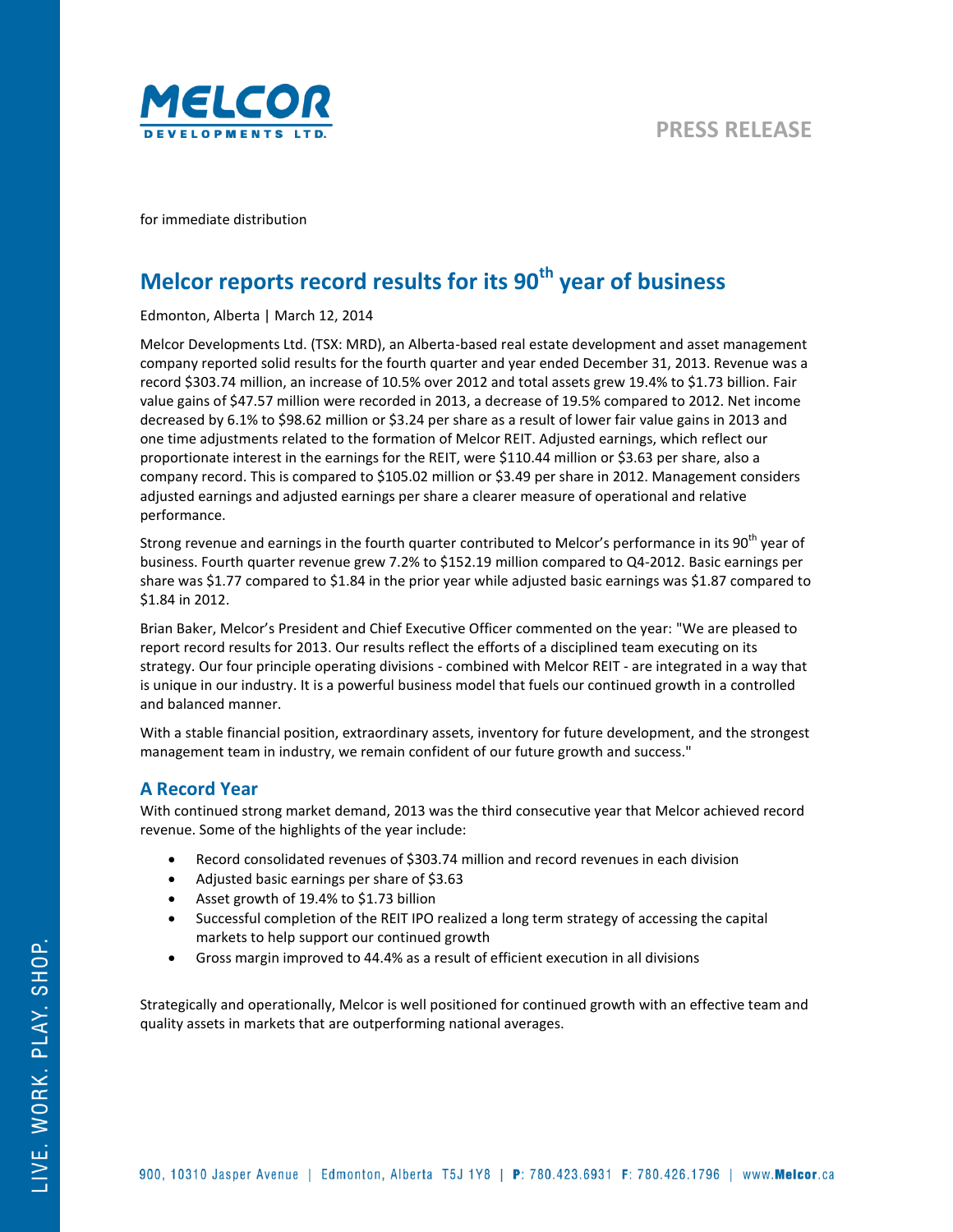## **Building Strategically**

Melcor REIT was formed through an IPO, which raised gross proceeds of \$91.30 million. This strategic initiative resulted in the conversion of a portion of the equity held in the 27 assets sold to the REIT to cash. Part of the IPO proceeds were distributed to shareholders through a special dividend of \$0.50 per share.

Melcor also continued to invest in land inventory, developing commercial properties and improving existing leasable properties in 2013.

- The Community Development division acquired several parcels of raw land for future development, including:
	- o the remaining 25% interest on 1,032.00 acres of land planned for future residential development in Aurora, Colorado
	- o Canadian land assemblies totaling 576.81 acres in key markets
- The Property Development division had projects totaling over \$142.26 million under development (at fair value) in 2013, compared to projects under development of \$61.87 million in 2012. The division completed and transferred 13 buildings totaling 103,388 sq. ft. to the Investment Properties division in 2013. This compares with 6 buildings and 69,947 sq. ft. last year.
- The Investment Properties and REIT divisions portfolios grew through third-party acquisitions and transfers of completed buildings from our Property Development division. Highlights of note include:
	- o three third-party property acquisitions, totaling 345,543 sq. ft. (at JV%) at a cost of \$49.05 million, two of which were completed by the REIT
	- o 29 condo units in the US for \$2.59 million
	- $\circ$  55,156 sq. ft. (at JV%) with a fair value of \$26.14 million from Property Development comprised of 13 buildings in Airdrie, Chestermere and Red Deer, Alberta

### **People: Our Key Asset**

Brian Baker was appointed President and Chief Executive Officer on July 2, 2013 following the retirement of Ralph Young.

Over the past two years, Melcor has significantly expanded overall resource capacity with the addition of 38 employment positions. This additional talent base positions the company well to both manage our increasing asset base and to effectively execute on growth strategies.

### **Return to Shareholders**

Melcor paid annual dividends of \$0.50 per share, plus a special dividend of \$0.50, to shareholders. Melcor has been paying dividends since 1969.

## **Outlook**

The majority of our assets are in Alberta, with steadily growing inventory in the US. We believe the economic indicators in these regions provide a strong business outlook for the foreseeable future.

- Alberta fundamentals remain solid, with low unemployment rates, high net in-migration, weekly earnings exceeding the national average, strong capital investment, moderate inflation and relative stability in the price of oil. These fundamentals create a favorable environment for both residential and commercial property development.
- The US continues its moderate economic recovery with some lingering uncertainty, but with an increasing sense of optimism.

Our key differentiators are our financial strength, diversified business model, proven track record and the experience and integrity of our personnel.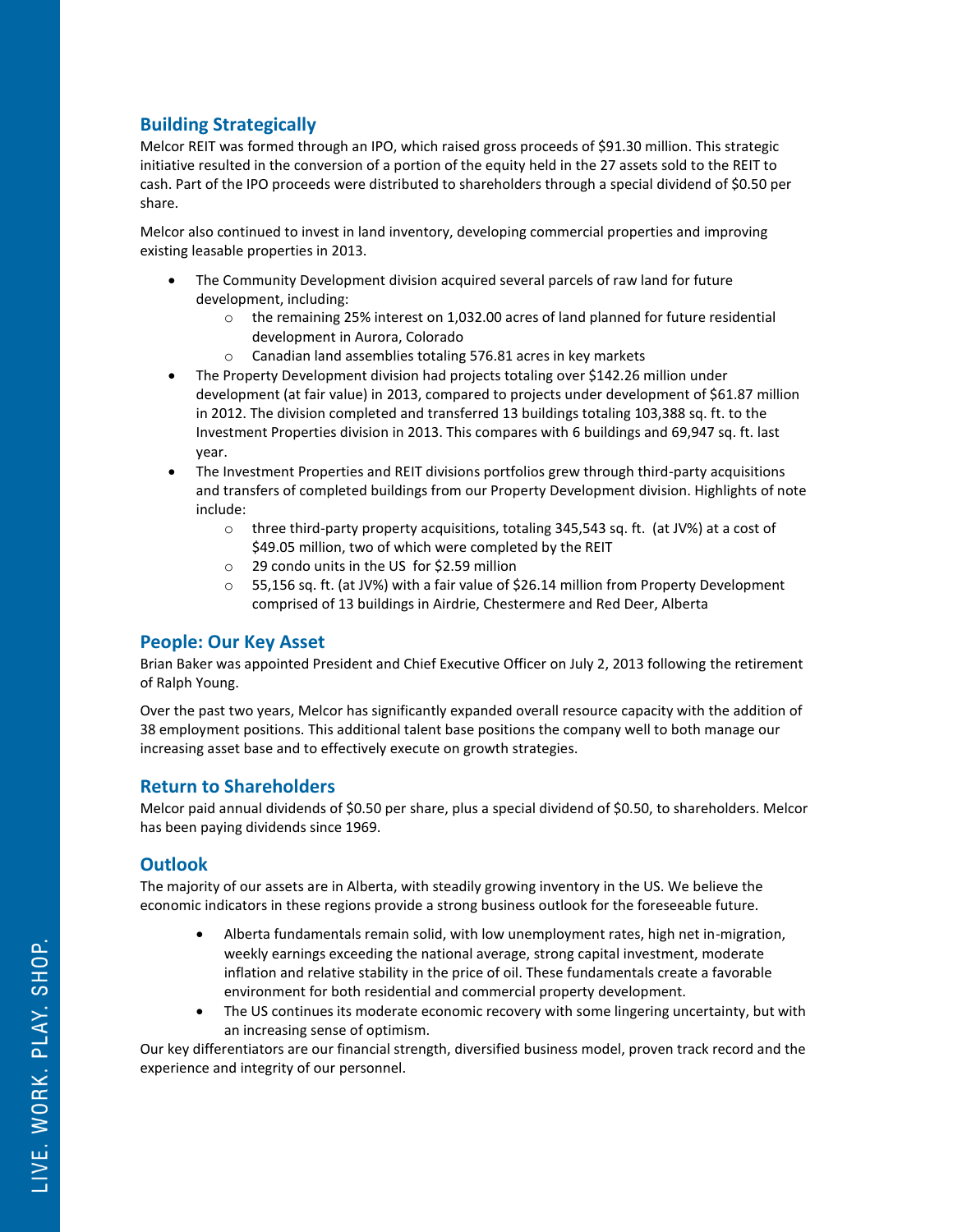#### **Annual Results**

Information included in this press release is a summary of results. This press release should be read in conjunction with Melcor's 2013 Annual Report to shareholders. Melcor's consolidated financial statements and management's discussion and analysis are filed on SEDAR [\(www.sedar.com\)](http://www.sedar.com/) and are available on Melcor's website at www.Melcor.ca. Melcor's management information circular and other material will be mailed to shareholders of record on or about March 21, 2014.

#### **Annual General Meeting**

We invite shareholders to join us at Melcor's annual meeting on April 24, 2014 at 11:00 am MDT. The meeting will be held in the Empire Ballroom at the Fairmont Hotel Macdonald, 10065 – 100 Street NW, Edmonton, Alberta. We look forward to seeing you there.

#### **About Melcor Developments Ltd.**

Melcor is a diversified real estate development and asset management company with a rich heritage of integrity and innovation in real estate since 1923.

Through integrated operating divisions, Melcor manages the full life cycle of real estate development: acquiring raw land, community planning, construction and development, and managing revenueproducing office, retail and residential assets. Melcor develops and manages mixed-use residential communities, business and industrial parks, office buildings, retail commercial centres and golf courses.

Melcor is committed to building communities that enrich quality of life – communities where people live, work, shop and play.

#### **Non-Standard Measures**

Adjusted earnings and adjusted basic earnings per share are key metrics used by management which are not defined by International Financial Reporting Standards ("IFRS"), do not have standard meanings and may not be comparable with other industries or companies. These non-IFRS measures are more fully defined and discussed in Melcor's Management Discussion and Analysis for the year ended December 31, 2013, which is available on SEDAR [\(www.sedar.com\)](http://www.sedar.com/) and Melcor's website at www.Melcor.ca.

#### **Forward-looking Statements**

In order to provide our investors with an understanding of our current results and future prospects, our public communications often include written or verbal forward‐looking statements.

Forward‐looking statements are disclosures regarding possible events, conditions, or results of operations that are based on assumptions about future economic conditions, courses of action and include future‐oriented financial information.

This news release and other materials filed with the Canadian securities regulators contain statements that are forward‐looking. These statements represent Melcor's intentions, plans, expectations, and beliefs and are based on our experience and our assessment of historical and future trends, and the application of key assumptions relating to future events and circumstances. Future‐looking statements may involve, but are not limited to, comments with respect to our strategic initiatives for 2014 and beyond, future development plans and objectives, targets, expectations of the real estate, financing and economic environments, our financial condition or the results of or outlook of our operations.

By their nature, forward‐looking statements require assumptions and involve risks and uncertainties related to the business and general economic environment, many beyond our control. There is significant risk that the predictions, forecasts, valuations, conclusions or projections we make will not prove to be accurate and that our actual results will be materially different from targets, expectations, estimates or intentions expressed in forward‐looking statements. We caution readers of this document not to place undue reliance on forward‐looking statements. Assumptions about the performance of the Canadian and US economies and how this performance will affect Melcor's business are material factors we consider in determining our forward‐looking statements. For additional information regarding material risks and assumptions, please see the discussion under Business Environment and Risk in our annual MD&A.

Readers should carefully consider these factors, as well as other uncertainties and potential events, and the inherent uncertainty of forward‐looking statements. Except as may be required by law, we do not undertake to update any forward‐looking statement, whether written or oral, made by the company or on its behalf.